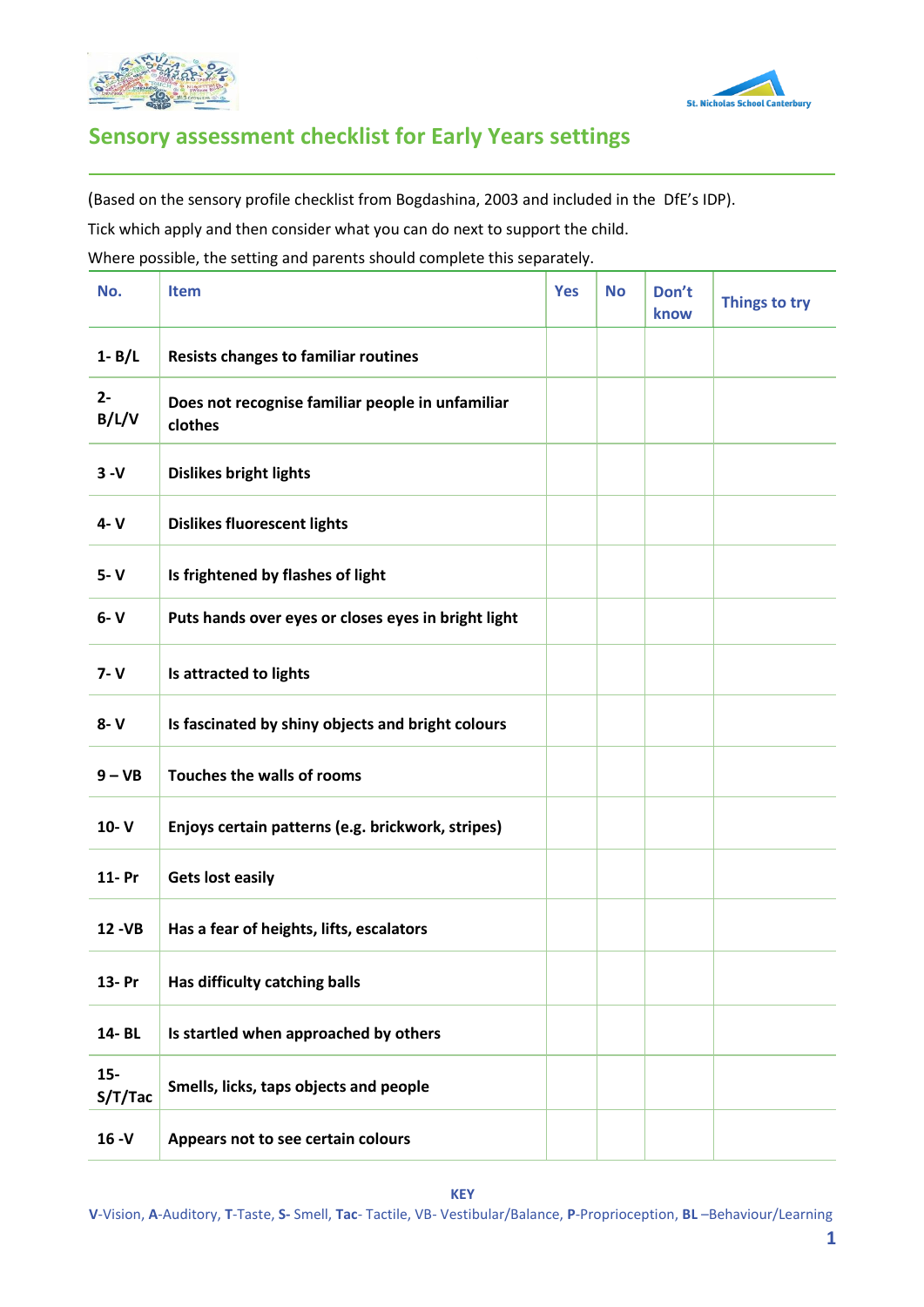



| $17 - V$             | Uses peripheral vision when doing a task                       |            |           |               |               |
|----------------------|----------------------------------------------------------------|------------|-----------|---------------|---------------|
| No.                  | <b>Item</b>                                                    | <b>Yes</b> | <b>No</b> | Don't<br>know | Things to try |
| $18 - A$             | Finds it easier to listen when not looking at person           |            |           |               |               |
| $19 -$<br>V/BL       | Remembers routes and places extremely well                     |            |           |               |               |
| $20 -$<br>A/BL       | Can memorise large amounts of information on<br>certain topics |            |           |               |               |
| $21 -$<br>V/A        | Finds crowded areas very difficult                             |            |           |               |               |
| $22 -$<br>V/BL       | Prefers to sit at back of group or front of group              |            |           |               |               |
| $23-A$               | Covers ears when hears certain sounds                          |            |           |               |               |
| $24-A$               | Can hear sounds which others do not hear                       |            |           |               |               |
| $25-A$               | Is very distressed by certain sounds                           |            |           |               |               |
| 26-A                 | <b>Bangs objects and doors</b>                                 |            |           |               |               |
| $27 - A$             | Is attracted by sounds and noises                              |            |           |               |               |
| $28 -$<br>Tac        | Does not like shaking hands or being hugged                    |            |           |               |               |
| $29-A$               | Likes a hug if chosen to do this                               |            |           |               |               |
| $30 - A$             | Only seems to hear the first words of a sentence               |            |           |               |               |
| $31 - A$             | Repeats exactly what others have said                          |            |           |               |               |
| $32-A$               | Very good auditory memory for songs and rhymes                 |            |           |               |               |
| $33 -$<br><b>Tac</b> | Dislikes the feel of certain fabrics and substances            |            |           |               |               |
| 34-<br><b>Tac</b>    | Seems unaware of pain and temperature                          |            |           |               |               |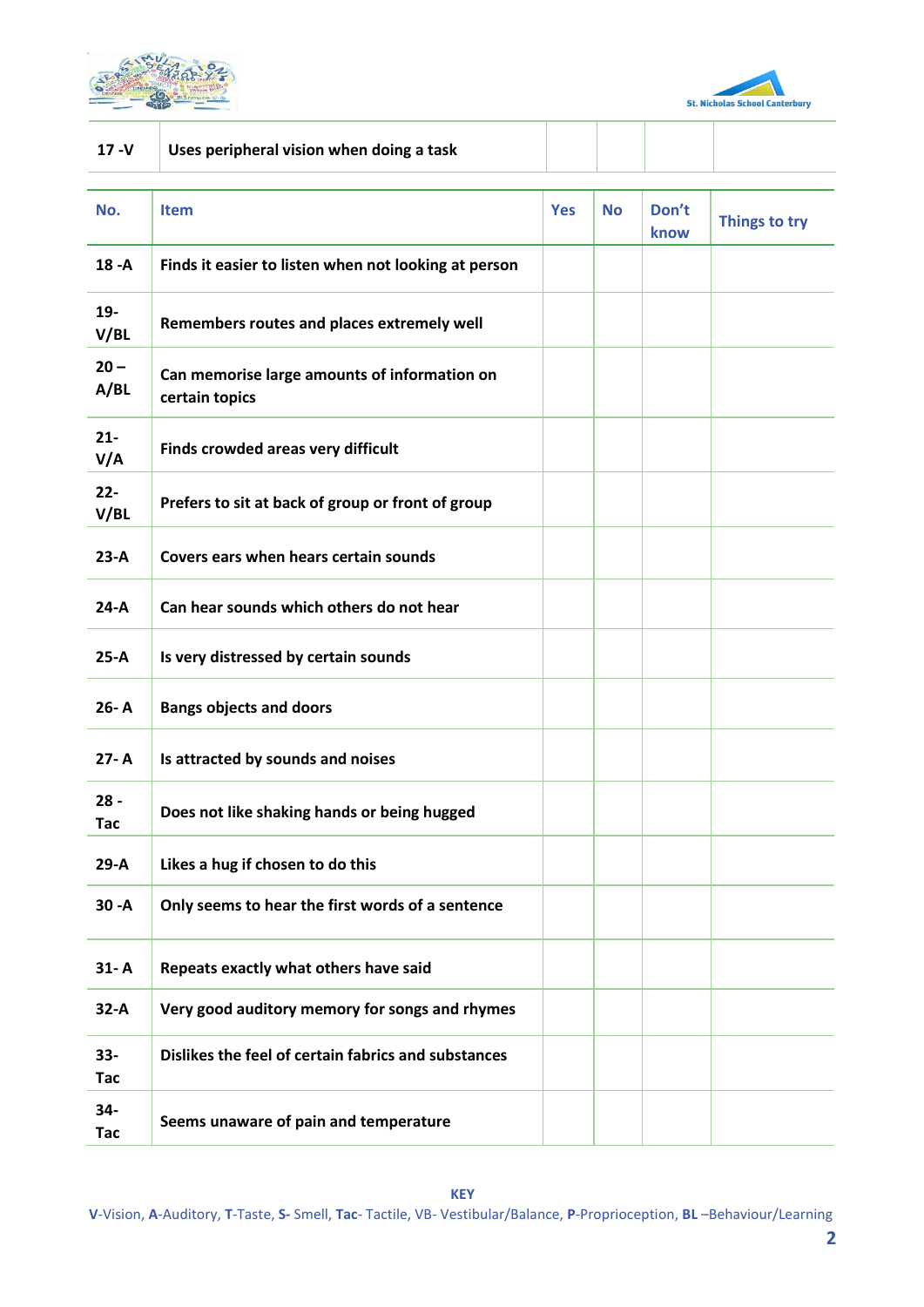



| $35 -$<br>T/S/V      | Dislikes certain foods and drinks              |  |  |
|----------------------|------------------------------------------------|--|--|
| $36 -$<br><b>Tac</b> | Seeks pressure by crawling under heavy objects |  |  |
| $37 -$<br><b>Tac</b> | Hugs very tightly                              |  |  |
| $38 -$<br><b>Tac</b> | <b>Enjoys feeling certain materials</b>        |  |  |

| No.                            | <b>Item</b>                                                                                | <b>Yes</b> | <b>No</b> | Don't<br><b>know</b> | Things to try |
|--------------------------------|--------------------------------------------------------------------------------------------|------------|-----------|----------------------|---------------|
| $39 - S$                       | Dislikes certain everyday smells                                                           |            |           |                      |               |
| 40 -T                          | Eats materials which are not edible                                                        |            |           |                      |               |
| $41 - V$                       | Likes to have food presented in a certain way on the<br>plate                              |            |           |                      |               |
| $42 - T$                       | Dislikes crunchy or chewy food                                                             |            |           |                      |               |
| 4- P                           | Quite clumsy and bumps into objects and people                                             |            |           |                      |               |
| 44-V                           | <b>Finds fine motor movements hard</b>                                                     |            |           |                      |               |
| 45-VB                          | Has difficulty running and climbing                                                        |            |           |                      |               |
| 46-VB                          | Finds it hard to ride a bike                                                               |            |           |                      |               |
| 47-P                           | Does not seem to know where body is in space                                               |            |           |                      |               |
| 48 - VB                        | Has poor balance                                                                           |            |           |                      |               |
| 49-VB                          | Afraid of everyday movement activities such as<br>swings, slides, trampoline               |            |           |                      |               |
| 50- VB                         | Has extremely good balance                                                                 |            |           |                      |               |
| $51-$<br>A/V/Tac/<br><b>BL</b> | Stims- for e.g. hums, makes odd noises, rubs,<br>squeezes, flaps, flicks, or spins objects |            |           |                      |               |